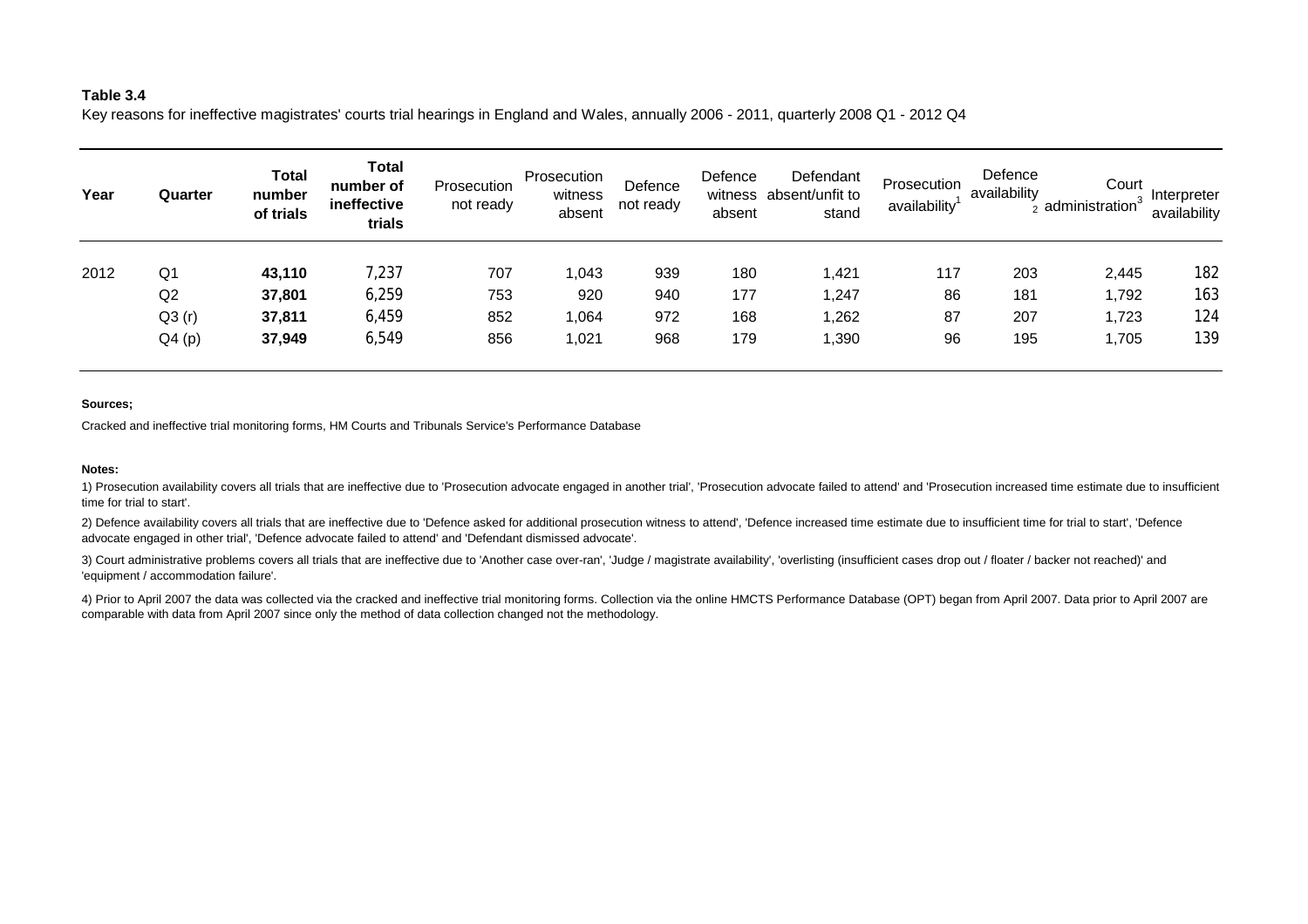# **Table 3.6**

Key reasons for ineffective Crown Court trial hearings in England and Wales, annually 2006 - 2011, quarterly 2008 Q1 - 2012 Q4

| Year | Quarter | Total<br>number<br>of trials | Total number<br>of ineffective<br>trials | Prosecution<br>not ready | Prosecutio<br>n witness<br>absent | Defence<br>not ready | Defence<br>witness<br>absent | Defendant<br>absent/unfit to<br>stand | Prosecution<br>availability | Defence<br>availability | Court<br>administration <sup>3</sup> | Interpreter<br>availability |
|------|---------|------------------------------|------------------------------------------|--------------------------|-----------------------------------|----------------------|------------------------------|---------------------------------------|-----------------------------|-------------------------|--------------------------------------|-----------------------------|
| 2012 | Q1      | 11,007                       | 1,535                                    | 199                      | 319                               | 184                  | 37                           | 317                                   | 29                          | 58                      | 381                                  | 11                          |
|      | Q2      | 9,191                        | 1,340                                    | 199                      | 251                               | 165                  | 33                           | 238                                   | 35                          | 84                      | 329                                  | 6                           |
|      | Q3(r)   | 9,290                        | 1,203                                    | 204                      | 268                               | 145                  | 28                           | 237                                   | 25                          | 45                      | 244                                  |                             |
|      | Q4(p)   | 8,946                        | 1,260                                    | 214                      | 273                               | 149                  | 28                           | 233                                   | 30                          | 67                      | 256                                  | 10                          |

#### **Source:**

HM Courts and Tribunals Service CREST system

#### **Notes:**

1) Prosecution availability covers all trials that are ineffective due to 'Prosecution advocate engaged in another trial', 'Prosecution advocate failed to attend' and 'Prosecution increased time estimate due to insufficient time for trial to start'.

2) Defence availability covers all trials that are ineffective due to 'Defence asked for additional prosecution witness to attend', 'Defence increased time estimate due to insufficient time for trial to start', 'Defence ad engaged in other trial', 'Defence advocate failed to attend' and 'Defendant dismissed advocate'.

3) Court administrative problems covers all trials that are ineffective due to 'Another case over-ran', 'Judge / magistrate availability', 'overlisting (insufficient cases drop out / floater / backer not reached)' and 'equ accommodation failure'.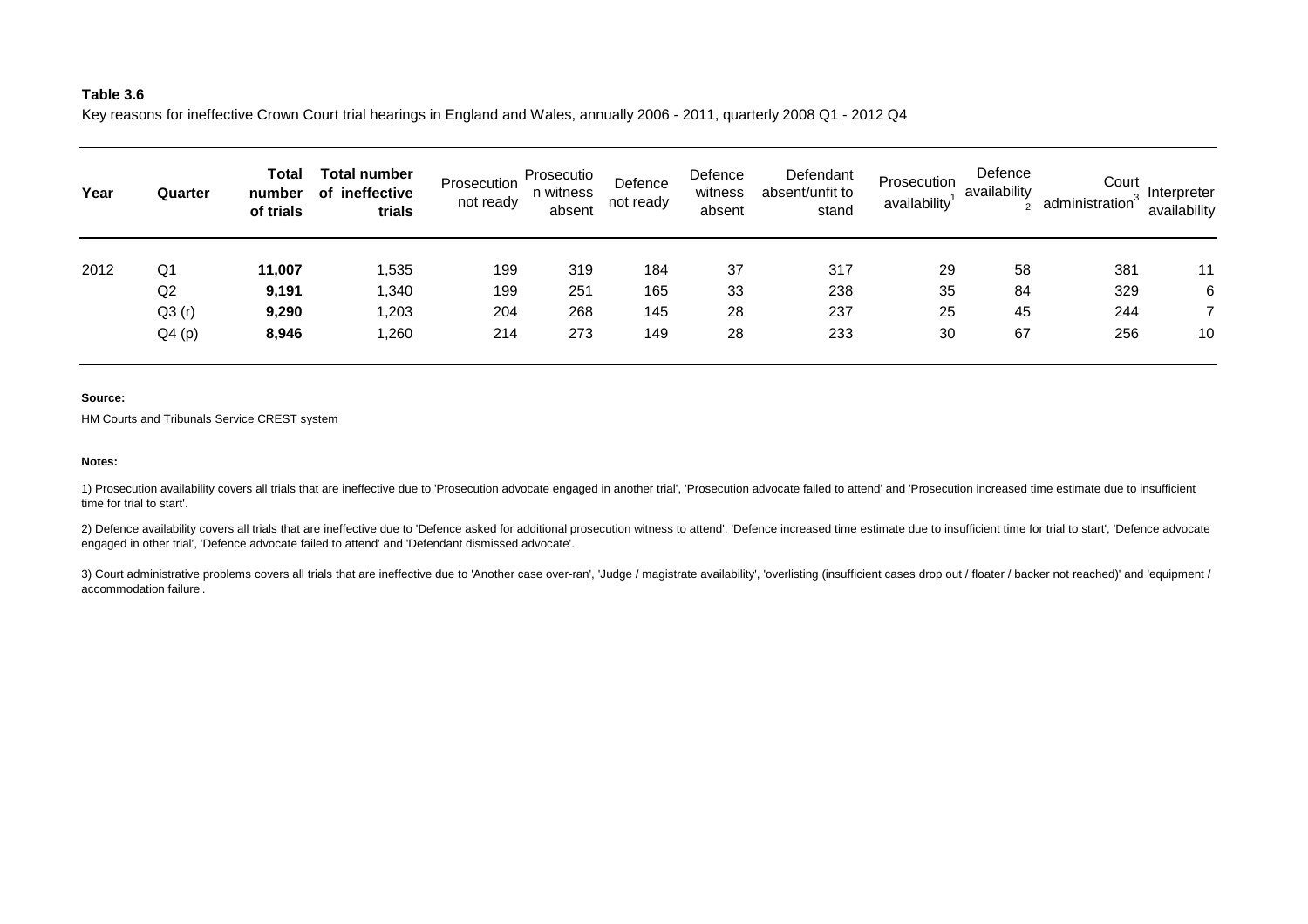# **Table 3.17** Index **Index 2.0 Index 2.0 Index 2.0 Index 2.0 Index 2.0 Index 2.0 Index 2.0 Index 2.0 Index 2.0 Index**

Effectiveness of magistrates' courts' trial hearings by region, 2012

|                          | <b>Total</b>        |        | <b>Effective trials</b>       |        | <b>Cracked trials</b>         | Ineffective trials | <b>Vacated</b><br>trials $2$  |        |
|--------------------------|---------------------|--------|-------------------------------|--------|-------------------------------|--------------------|-------------------------------|--------|
| Region                   | trials <sup>1</sup> | Number | Percentage of<br>total trials | Number | Percentage<br>of total trials | Number             | Percentage<br>of total trials | Number |
| London                   | 35,410              | 16,379 | 46%                           | 12,099 | 34%                           | 6,932              | 20%                           | 4,024  |
| Midlands                 | 26,570              | 10,727 | 40%                           | 10,492 | 39%                           | 5,351              | 20%                           | 7,932  |
| North East               | 22,532              | 8,889  | 39%                           | 9,984  | 44%                           | 3,659              | 16%                           | 8,124  |
| North West               | 23,909              | 10,335 | 43%                           | 10,334 | 43%                           | 3,240              | 14%                           | 5,936  |
| South East               | 26,236              | 12,753 | 49%                           | 9,115  | 35%                           | 4,368              | 17%                           | 10,375 |
| South West               | 13,850              | 6,621  | 48%                           | 5,143  | 37%                           | 2,086              | 15%                           | 6,150  |
| Wales                    | 8,164               | 3,811  | 47%                           | 3,485  | 43%                           | 868                | 11%                           | 3,332  |
| <b>England and Wales</b> | 156,671             | 69,515 | 44%                           | 60,652 | 39%                           | 26,504             | 17%                           | 45,873 |

## **Notes:**

1) The total number of trials listed during the reporting period indicated, i.e. the total number of trials listed during 2003 was 177,485.

2) Vacated trials are trials which have been removed from the list before the date of the trial. Therefore vacated trials are counted in the month the vacation happened rather than the date when they were due to be listed. For example a trial which was due to the listed in Q2 2012 could be vacated in Q4 2011 and so would be included in the vacated trial numbers for Q4 2011.

Percentages may not sum to 100% due to rounding.